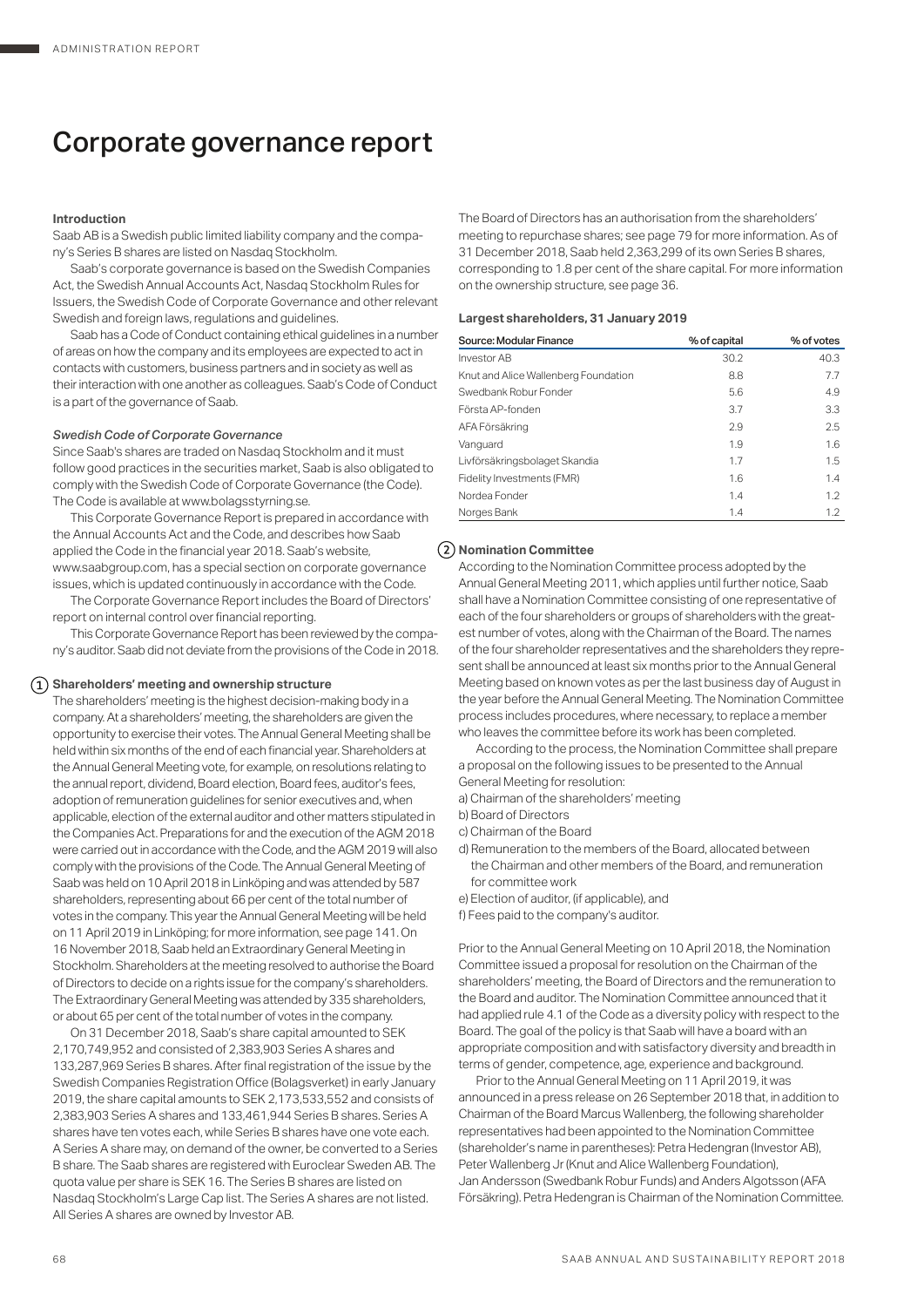

In the aggregate they represent approximately 54 per cent of the votes in Saab based on the ownership structure as of 31 August 2018. After ownership changes in the fourth quarter of 2018, Olof Jonasson (Första AP-fonden) has served as an adjunct member of the Nomination Committee from mid-December 2018.

The proposals of the Nomination Committee were announced in connection with the notice of the Annual General Meeting 2019.

## **Members of the Nomination Committee for Annual General Meeting 2019**

| Member              | Representing                            | % of votes.<br>31 Aug 2018 | % of capital,<br>31 Aug 2018 |
|---------------------|-----------------------------------------|----------------------------|------------------------------|
| Petra Hedengran     | <b>Investor AB</b>                      | 39.54                      | 30.03                        |
| Peter Wallenberg Jr | Knut and Alice Wallenberg<br>Foundation | 7.59                       | 8.79                         |
| Jan Andersson       | Swedbank Robur Fonder                   | 4.20                       | 4.87                         |
| Anders Algotsson    | AFA Försäkring                          | 2.42                       | 2.80                         |
| Marcus Wallenberg   | Chairman of the Board<br>of Saab AB     |                            |                              |

## **Board of Directors**

## *Composition of the Board*

According to Saab's Articles of Association, the Board of Directors shall, in addition to the employee representatives, consist of at least six and not more than twelve members. Board members are elected annually by the shareholders' meeting. According to the resolution of the Annual General Meeting on 10 April 2018, Saab's Board of Directors shall consist of ten members elected by the shareholders' meeting with no deputies. In addition, employee organisations appoint three Board members with an equal number of deputies.

At the Annual General Meeting on 10 April 2018, Håkan Buskhe, Sten Jakobsson, Danica Kragic Jensfelt, Sara Mazur, Daniel Nodhäll, Bert Nordberg, Cecilia Stegö Chilò, Erika Söderberg Johnson, Marcus Wallenberg and Joakim Westh were re-elected. Marcus Wallenberg was elected Chairman of the Board of Directors.

The current composition of the Board is the result of the Nomination Committee's work prior to the Annual General Meeting 2018 applying the diversity policy. The members of the Board of Directors of Saab represents a diversity and breadth in terms of competence, age, experience and background. In the aggregate, the Board combines the competence and experience that are important to Saab's operations and that the Nomination Committee deems are needed to meet Saab's future challenges and needs. Of the Board members elected by the shareholders' meeting, excluding the CEO, 44.4 per cent are women.

At the statutory Board meeting after the Annual General Meeting, Sten Jakobsson was elected Deputy Chairman of the Board. Among Board members, only CEO Håkan Buskhe is employed by the company.

Information on remuneration to the members of the Board as resolved by the AGM 2018 is set forth in note 9.

#### *Members of the Board elected by the shareholders' meeting*

## Regulars

Marcus Wallenberg Håkan Buskhe Sten Jakobsson Danica Kragic Jensfelt Sara Mazur Daniel Nodhäll Bert Nordberg Cecilia Stegö Chilò Erika Söderberg Johnson Joakim Westh

#### *Employee representatives*

| Regulars         |  |
|------------------|--|
| Stefan Andersson |  |
| Göran Gustavsson |  |
| Nils Lindskog    |  |
|                  |  |

Deputies Conny Holm Magnus Gustafsson Tina Mikkelsen

The Board members' other significant professional commitments, work experience, shareholdings etc. are set forth in the presentation of the Board of Directors on pages 74–75.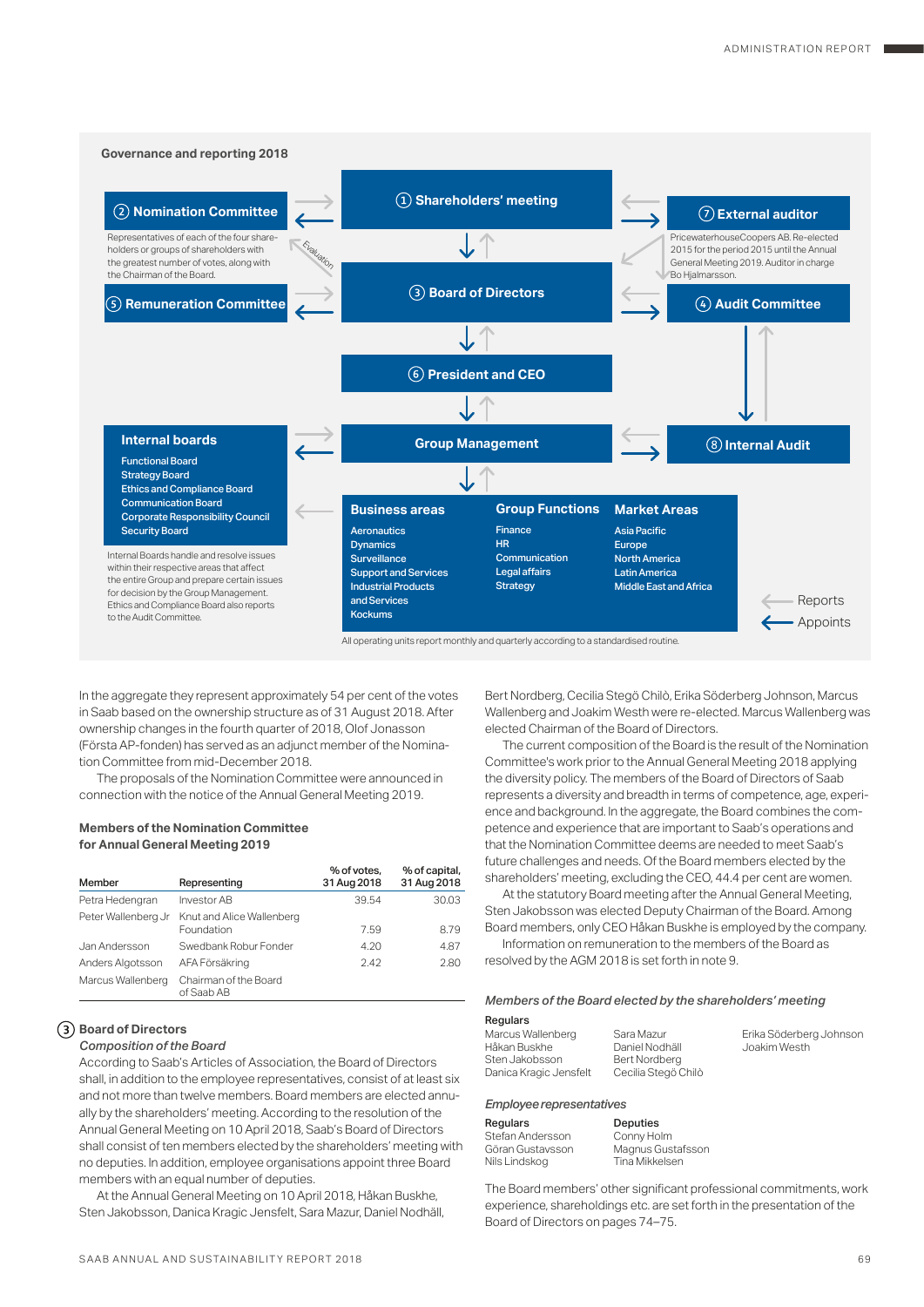## *Independence requirement*

The table below sets forth the Board members elected by the shareholders' meeting who, according to the provisions of the Code, are considered independent in relation to the company and its management, as well as in relation to the company's major shareholders.

## **Composition and independence of the Board in 2018**

|                         |         | Independent<br>of company/ | Independent<br>of major |
|-------------------------|---------|----------------------------|-------------------------|
| Member                  | Elected | management                 | shareholders            |
| Marcus Wallenberg       | 1992    | Yes                        | $N0$ <sup>1)</sup>      |
| Håkan Buskhe            | 2011    | N <sup>2</sup>             | Yes                     |
| Sten Jakobsson          | 2008    | Yes                        | Yes                     |
| Danica Kragic Jensfelt  | 2017    | Yes                        | Yes                     |
| Sara Mazur              | 2013    | Yes                        | $N0$ 3)                 |
| Daniel Nodhäll          | 2017    | Yes                        | No <sup>4</sup>         |
| <b>Bert Nordberg</b>    | 2016    | Yes                        | Yes                     |
| Cecilia Stegö Chilò     | 2010    | Yes                        | Yes                     |
| Erika Söderberg Johnson | 2017    | Yes                        | Yes                     |
| Joakim Westh            | 2010    | Yes                        | Yes                     |

1) Member of Investor AB's Board.

2) President and CEO of Saab. 1 resident and 020 or 0446.

4) Employed by Investor AB.

Accordingly, the company fulfils the Code's requirement that a majority of Board members appointed by the shareholders' meeting are independent of the company and its management, and that at least two are independent of the major shareholders.

## *Work of the Board*

According to the Board's rules of procedure, seven ordinary meetings shall normally be held each year, in addition to the statutory meeting. The Board can also meet when circumstances demand. During 2018, the Board held one statutory meeting, seven ordinary meetings and four extra meetings, or a total of twelve meetings. All the Board meetings in 2018 were held in Stockholm, with the exception of two held in connection with the Annual General Meeting in April, which was in Linköping. In connection with the June meeting, a visit was also paid to Kockums' operations at the Muskö shipyard.

The Board annually adopts rules of procedure, an instruction on the division of work between the Board and the CEO, and an instruction on financial reporting to the Board.

The rules of procedure contain provisions on the number of Board meetings, a list of matters to be considered at the meetings, reporting from the auditor, and special decisions to be taken at the statutory meeting. The rules of procedure and special instruction for the CEO set forth the delegation of responsibilities between the Board and its two committees, the Remuneration Committee and the Audit Committee, including the Chairman's role, as well as the division of labour between the Board and the CEO. The instruction for the CEO sets forth the CEO's duties and authority, including matters which require a Board decision. Policies on investments, financing and reporting are also connected to the instruction.

During the year, the Board was assisted by the Secretary of the Board of Directors, General Counsel Annika Bäremo, who is not a member of the Board.

The Board of Directors' meetings follow an agenda. Prior to each meeting, Board members receive documentation and supporting material for the issues on the agenda. At each Board meeting the CEO presents a Market and Operations Report. A financial report is also pre-*Remuneration Committee* sented at each Board meeting and is addressed in detail prior to the publication of the interim reports and year-end report. The Board regularly considers investments, research and development, organisational issues, management of significant risk areas, and acquisitions and divestments. The Board's annual work includes deciding on the company's business plan and strategy, which in 2018 it addressed in Decem-

ber. The Board meeting in December considers the company's budget for the coming year. The Board then also addressed the performance targets in the company's two performance related share plans. During 2018, the Board especially focused on issues relating to major projects such as Gripen NG to Brazil, Gripen E to Sweden, A26 to Sweden, GlobalEye to the United Arab Emirates and the T-X jet trainer to the U.S. Air Force as well as other significant export and marketing issues. The Board also worked during the year on the MSEK 6,006 rights issue and the Enterprise Risk Management process.

The work in the committees represent an important part of the Board's work. After each meeting of the Audit and Remuneration Committees, the respective Chairman submits a report to the Board on the issues that were dealt with at the meeting. The Board then adopts resolutions on any matters prepared by the committees.

## **Board of Directors' committee work** *Audit Committee*

In accordance with the principles set out in the Swedish Companies Act and the Code, the Board of Directors has appointed an Audit Committee consisting of three members. The work of the Audit Committee is mainly of a preparatory nature, i.e. preparing matters for resolution by the Board. The Audit Committee has certain limited decision-making power. For example, it has established guidelines for services other than auditing that the company may procure from the auditor. The Audit Committee's members following the Annual General Meeting 2018 are Joakim Westh (Chairman of the Committee), Daniel Nodhäll and Erika Söderberg Johnson, whereof both Joakim Westh and Erika Söderberg Johnson are independent of the company and its management as well as of the major shareholders. Moreover, all members of the committee have accounting or auditing competence. The General Counsel, Annika Bäremo, was Secretary to the Audit Committee in 2018.

The Audit Committee's assignment is set forth in the Board's rules of procedure. The Audit Committee shall, among other things, monitor the company's financial reporting and submit proposals to ensure the integrity of the financial reporting, oversee the performance of the company's internal control, internal audit and risk management in respect of the financial reporting, keep itself informed of the audit of the annual report and consolidated accounts, inform the Board of the results of the audit, review and monitor the auditor's impartiality and independence, assist the Nomination Committee in preparing the proposal for the shareholders' meeting's election of the auditor and in certain cases procure auditing services, in addition to establishing guidelines for services other than auditing that may be provided by the company's auditor. Moreover, the Audit Committee shall annually monitor and evaluate the effectiveness and appropriateness of the company's business ethics regulations, including the Code of Conduct, and keep itself informed of material deviations or non-compliance with the company's business ethics regulations, including whistleblower reports, through regular reporting from the Ethics and Compliance Board. The company's external auditor participates in the meetings of the Audit Committee. During 2018, the Audit Committee focused especially on current issues relating to the company's financial position, the rights issue, the financial reporting, execution of major projects, budget, risk management, internal control and issues relating to the company's business ethical rules.

The Audit Committee keeps minutes of its meetings, which are distributed to the other members of the Board. In 2018, the Committee held six meetings.

In accordance with principles set out in the Code, the Board of Directors has appointed a Remuneration Committee consisting of three members. The Remuneration Committee's members following the Annual General Meeting 2018 are Sten Jakobsson, Marcus Wallenberg and Bert Nordberg. Sten Jakobsson is the Chairman of the Committee. All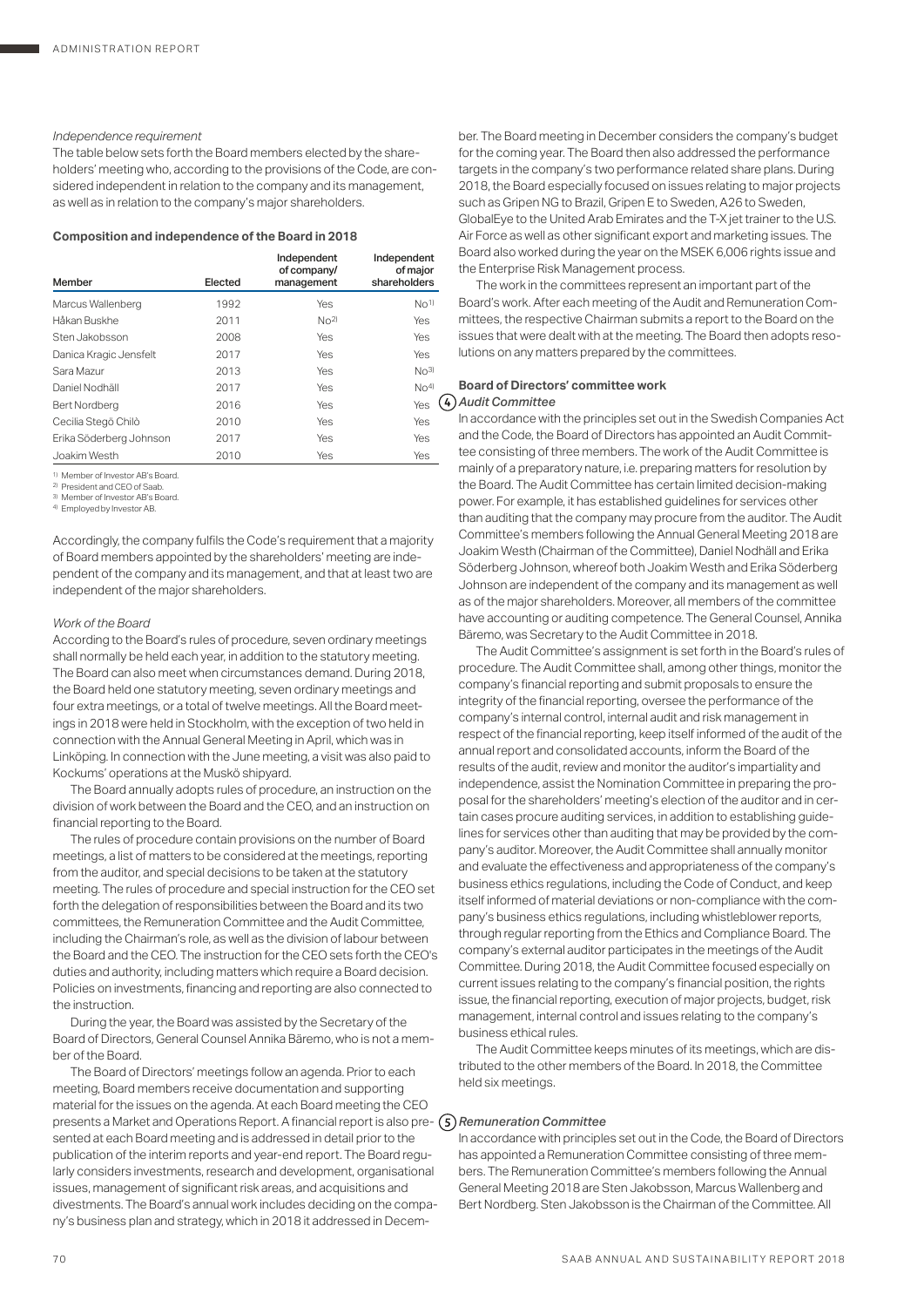are independent of the company and its management. The General Counsel, Annika Bäremo, was Secretary to the committee during 2018. The Remuneration Committee's tasks are to prepare the Board's resolutions on remuneration principles, remuneration and other terms of employment for the Group Management, monitor and evaluate variable remuneration programmes for the Group Management, both ongoing and those ended during the year, and monitor and evaluate the application of the remuneration guidelines for senior executives adopted by the Annual General Meeting as well as the current remuneration structures and levels in the company. The Remuneration Committee also proposes remuneration guidelines for senior executives, which, following resolution by the Board of Directors, are submitted to the Annual General Meeting. Matters concerning the employment terms, remuneration and other benefits for the CEO are prepared by the Remuneration Committee for resolution by the Board. The Remuneration Committee is responsible for interpretation and application of the remuneration guidelines for senior executives. The Remuneration Committee has no decision-making powers of its own. During 2018, the Remuneration Committee focused especially on issues relating to the company's long-term incentive programmes, including the proposed performance targets in the company's two performance related share plans. The Remuneration Committee keeps minutes of its meetings, which are distributed to the other members of the Board. In 2018, the Committee held three meetings.

#### **Evaluation**

The Chairman of the Board annually performs an evaluation of the Board's work and possible improvement areas, in order to develop the forms and effectiveness of its work. The evaluation is made by having

Board members respond to a questionnaire and give their opinions on the Board's work and performance. The results are then compared with previous years and discussed at the Board meeting in December. The questionnaire consists of six parts covering the breadth of the Board's competence, how the Board conducts its work, the Chairman, the Board's composition, the cooperative atmosphere and possible improvements. The Chairman of the Board does not participate in the Board's discussion on the results of the Chairman's evaluation.

The Nomination Committee is informed of the results of the evaluation in connection with preparing its proposal on the composition of the **Board** 

The Board continuously evaluates the CEO's work by monitoring the company's performance relative to established goals. The Board also evaluates the CEO's work through its members' responses to a questionnaire on the CEO in the areas of performance, organisation, people and leadership. The CEO does not participate in this evaluation.

## **Chief Executive Officer**

The President and CEO of Saab, Håkan Buskhe, is also a member of the Board. His significant professional commitments outside the company, earlier positions and shareholding in the company are set forth in the presentation of the Board of Directors; see page 75. Håkan Buskhe does not own shares nor is he a partner in any company with which Saab has material business ties.

#### **Guidelines for remuneration and other benefits for senior executives**

The guidelines for remuneration and other benefits for senior executives are explained on page 78–79.

|                         |                    |                           |                                             |                                                 |                                             | Audit                                    |                                           |                                      |
|-------------------------|--------------------|---------------------------|---------------------------------------------|-------------------------------------------------|---------------------------------------------|------------------------------------------|-------------------------------------------|--------------------------------------|
| Name                    | Audit<br>Committee | Remuneration<br>Committee | Board<br>meetings<br>attended <sup>1)</sup> | Committee<br>meetings<br>attended <sup>2)</sup> | Board<br>remuneration<br>KSEK <sup>3)</sup> | Committee<br>remuneration<br><b>KSEK</b> | Remuneration<br>Committee<br>remuneration | Total<br>remuneration<br><b>KSEK</b> |
| Marcus Wallenberg       |                    | X                         | 12                                          | 3                                               | 1,750                                       |                                          | 90                                        | 1,840                                |
| Håkan Buskhe            |                    |                           | 12                                          |                                                 |                                             |                                          |                                           |                                      |
| Sten Jakobsson          |                    | $\times$                  | 12                                          | 3                                               | 675                                         |                                          | 150                                       | 825                                  |
| Cecilia Stegö Chilò     |                    |                           | 12                                          |                                                 | 600                                         |                                          |                                           | 600                                  |
| Danica Kragic Jensfelt  |                    |                           | 12                                          |                                                 | 600                                         |                                          |                                           | 600                                  |
| Sara Mazur              |                    |                           | 12                                          |                                                 | 600                                         |                                          |                                           | 600                                  |
| Daniel Nodhäll          | X                  |                           | 10                                          | 6                                               | 600                                         | 150                                      |                                           | 750                                  |
| Bert Nordberg           |                    | $\times$                  | 12                                          | 3                                               | 600                                         |                                          | 90                                        | 690                                  |
| Erika Söderberg Johnson | X                  |                           | 12                                          | 6                                               | 600                                         | 150                                      |                                           | 750                                  |
| Joakim Westh            | X                  |                           | 12                                          | 6                                               | 600                                         | 225                                      |                                           | 825                                  |

#### **Attendance and board remuneration in 2018**

1) Of a total of 12 meetings in 2018.

2) Of a total of 6 meetings of the Audit Committee in 2018 and 3 meetings of the Remuneration Committee in 2018.

3) Refers to the remuneration resolved by the AGM 2018 for the period until the AGM 2019. CEO Håkan Buskhe does not receive a remuneration.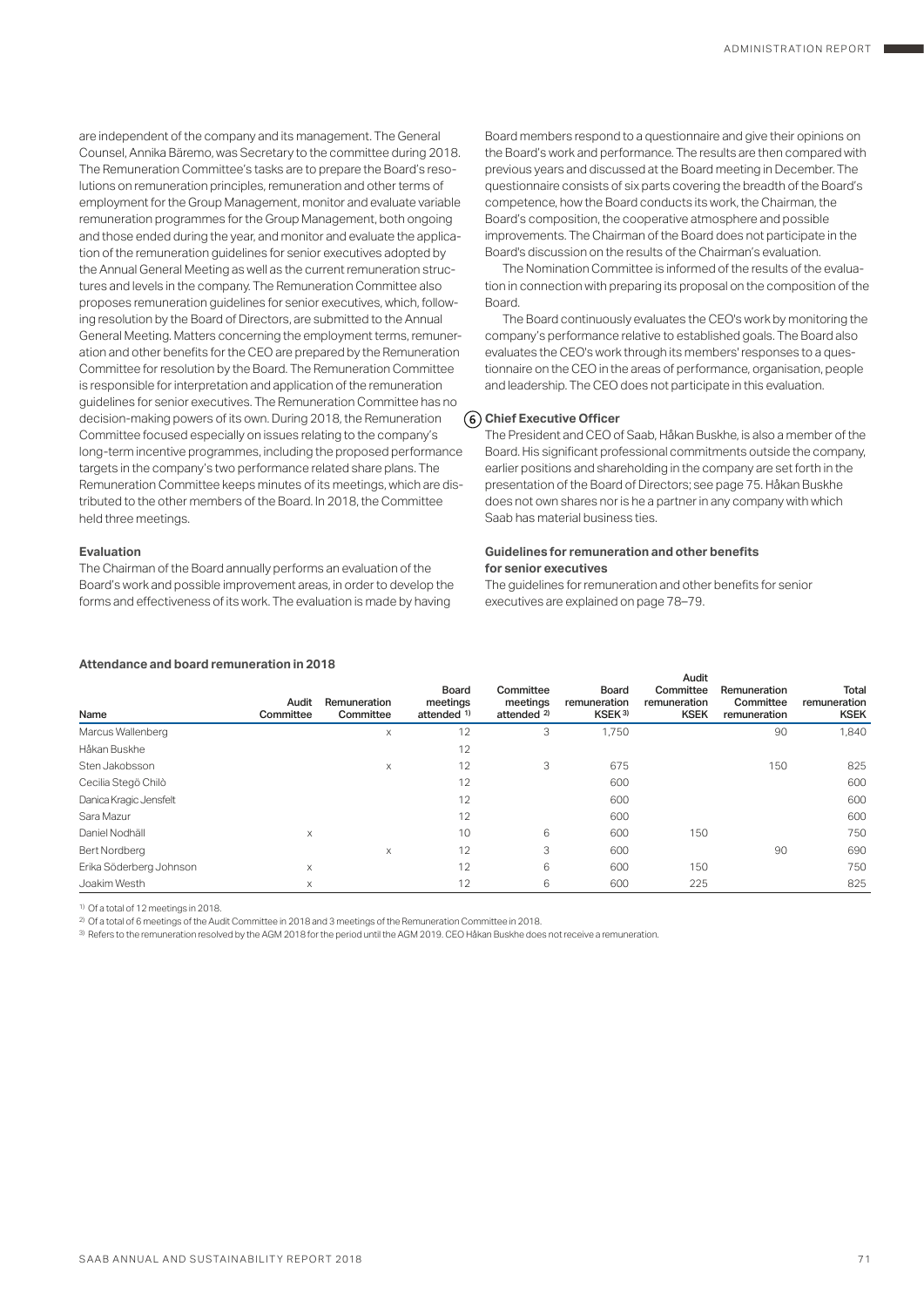## **The company's Auditor**

On behalf of the shareholders and in accordance with current laws and regulations, the external auditor examines the financial statements, consolidated accounts, annual report, and administration and management of the company by the Board of Directors and the CEO, and carries out the statutory audit of the corporate governance report and sustainability report. The company's Q2 and Q3 interim reports have been reviewed by the auditor as well. The auditor presents an auditors' report to the Annual General Meeting. In the prospectus for the MSEK 6,006 rights issue, the company's auditor issued an audit report on the outlook. On behalf of the Board, the company's auditor has also reviewed whether the performance targets for the Special Projects Incentive 2018 were met.

The shareholders' meeting elects the auditor. Pricewaterhouse-Coopers AB was re-elected as auditor by the Annual General Meeting 2015, for the period 2015–2019.

## *PricewaterhouseCoopers (PwC)*

- Elected by the Annual General Meeting 2015 for the period 2015 through the Annual General Meeting 2019.
- Bo Hjalmarsson, Authorised Public Accountant, auditor in charge. Other audit assignments: Telefonaktiebolaget LM Ericsson and SAS AB.

PricewaterhouseCoopers AB is a member of PwC's global network in around 150 countries. PwC has competence and experience in areas important to Saab: auditing of large and listed companies, accounting issues, industry experience and familiarity with international business.

The Audit Committee is responsible for ensuring the independence of the auditor, including by staying updated on ongoing consulting assignments. The Audit Committee has also established guidelines on which services other than auditing the company may procure from the auditor. Where applicable, the committee will approve such services in accordance with these guidelines.

## **Audit fees 2017–2018**

Saab's auditor receives a fee according to approved invoices as resolved by the Annual General Meeting.

PwC performed limited services on behalf of the company in 2018 in addition to its audit assignments by consulting on accounting and tax issues.

## **Auditor's fees for the Group 2017–2018**

| <b>MSEK</b>        | 2018 | 2017 |
|--------------------|------|------|
| Audit assignments: |      |      |
| <b>PwC</b>         | 22   | 20   |
| Other              | 3    |      |
| Other assignments: |      |      |
| PwC                | 5    |      |

For further information, see note 10.

#### **The Board's report on internal control over financial reporting**

The Board of Directors is responsible for internal control over financial reporting pursuant to the Swedish Companies Act and the Swedish Code of Corporate Governance.

The Board assures the quality of the financial accounting through the Audit Committee and CEO. The entire Board reviews the interim reports before they are published. The Audit Committee follows up the internal control over financial reporting on a regular basis. After each meeting of the Audit Committee, a report is submitted to the Board.

The Audit Committee considers not only critical accounting issues and the financial reports presented by the company, but also matters of strategic importance, e.g. asset acquisitions and sales and how the company will obtain financing. It also covers issues such as internal control, regulatory compliance, any significant uncertainty in reported values, post-statement events, changes in assessments and evaluations, and other circumstances that may affect the quality of the financial statements. The auditor, elected by the Annual General Meeting, participated in all meetings of the Audit Committee in 2018.

The Board of Directors has met with the auditor to discuss their review of the company for the financial year 2018. The Board on the same occasion met with the auditor while not in the presence of the CEO or other members of the Group Management.

## *Internal control over financial reporting*

The internal control system applies the principles of the Committee of Sponsoring Organizations' (COSO) framework and assists the business in achieving its financial goals by monitoring risk exposure in a structured way. Moreover, internal control aims to provide reasonable assurance of the reliability of the internal and external financial reporting and to ensure that it is prepared in accordance with laws, applicable accounting standards and other requirements for listed companies.

## *Control environment*

Internal control is based on Saab's organisation, where operating responsibilities and powers are delegated to the business areas and support units, which are also supported and monitored by Group functions. These Group functions issue guidelines that clarify responsibilities and powers.

Saab has a process for monitoring internal control where roles and responsibilities are defined, control matrixes and key controls included, and reporting clarified.

#### *Risk assessment*

Saab's operations are characterised by the development, production and supply of technologically advanced hardware and software for military and civil customers around the world. The business largely consists of large projects that stretch over long periods, often several years. Saab identifies and assesses risks with an impact on the financial reporting within a number of processes such as the annual accounts, investments, project implementation and procurement. In addition to the risk of inaccurate financial reporting, internal processes are also assessed on the basis of the risk of exposure to improprieties.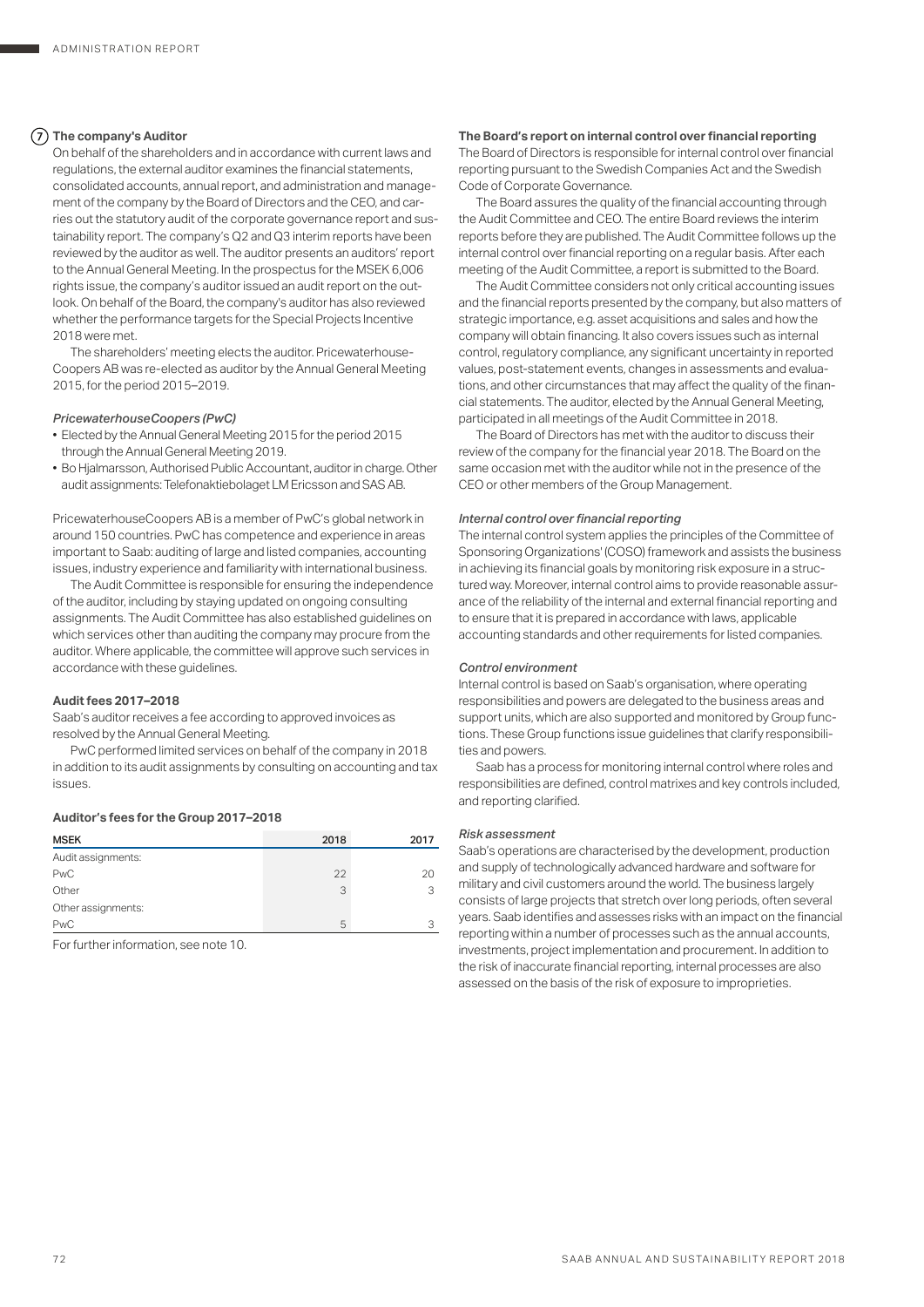Group Finance continuously coordinates an overall risk assessment of the financial reporting. The current risk assessment is reviewed by Internal Audit and taken into account in the preparation of the annual internal audit plan, which is established by the Audit Committee.

## *Control activities*

Key controls are defined within Saab's internal processes and functions to monitor the internal control. There are also general IT key controls. Key controls are performed according to a predefined schedule. The control activities are both manual and automated and include authorisation routines, account reconciliations, process compliance, performance analyses and authorisations. A web-based tool is used to manage and document Saab's key controls.

#### *Information and communication*

Policies, Group directives and manuals are continuously updated, clearly communicated and available through Saab's internal enterprise management system, which is available on the internal web. A webbased tool used to monitor Saab's key controls clearly shows the status and results of performed controls. The results of performed controls are an integral part of Saab's financial closing process and are reported quarterly to the Group Management and the Audit Committee.

## *Monitoring and evaluation*

- Each manager of a business area/legal entity and each accounting organisation is responsible for the financial information from their unit.
- The Audit Committee decides on the principles for accounting and financial reporting and follows them up.
- A semi-annual self-assessment focused on completed key controls. The self-assessment process also includes assessing whether the material risks in each internal process are managed with existing key controls.
- Saab's Internal Audit reports directly to the Audit Committee and the 8 CFO. Internal Audit follows the internal audit plan adopted by the Audit Committee and performs independent and objective reviews in order to evaluate and increase the efficiency of the internal control. The function also performs an annual review of reporting from the self-assessment process.
	- The company's auditor annually reviews the status of Saab's internal control over financial reporting.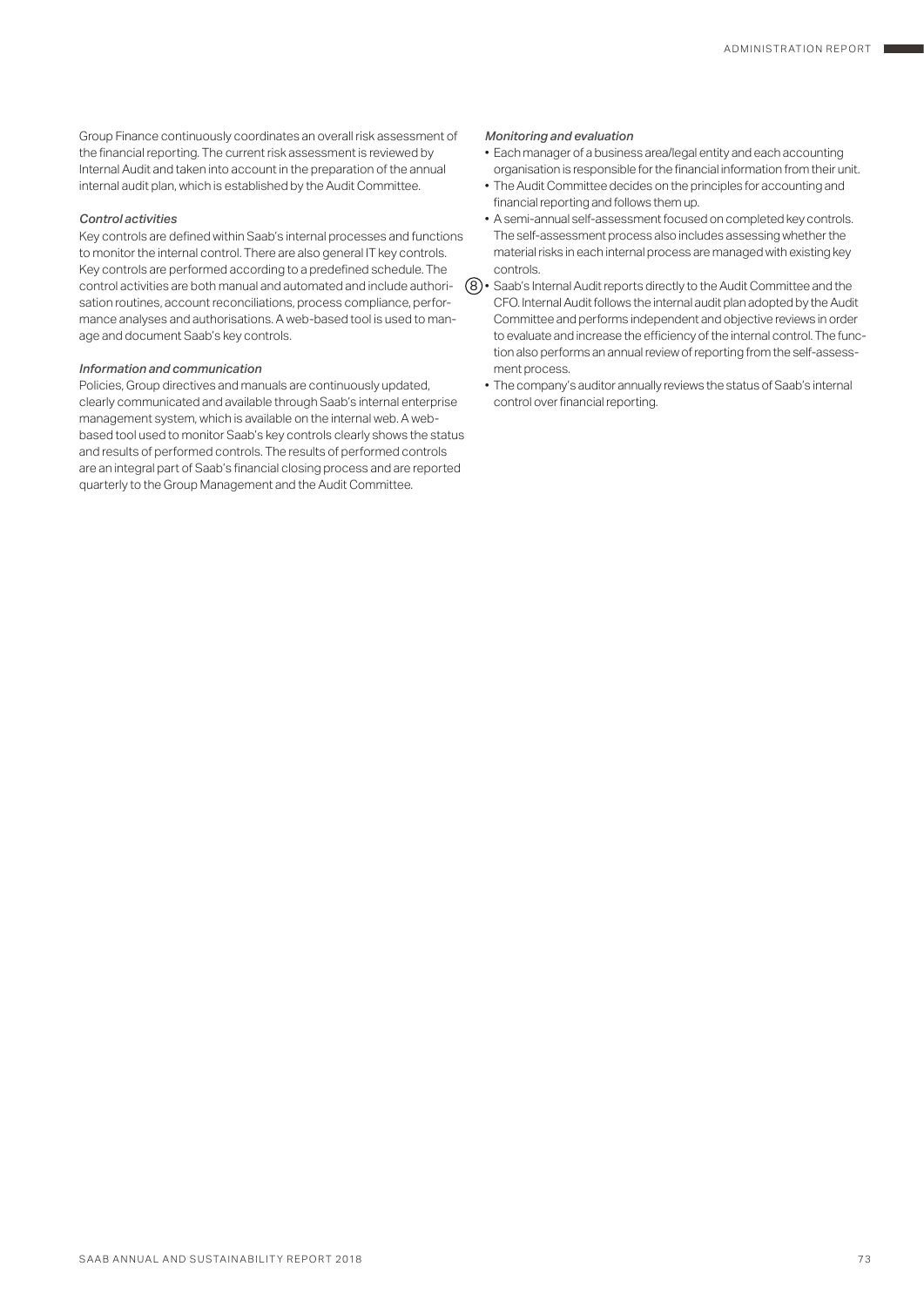٠



#### Standing from left:

#### **Bert Nordberg**

Member of the Board since 2016 Member of Saab's Remuneration Committee Born 1956 Engineer Shares in Saab: 10,625

Other board commitments:

Chairman of Vestas Wind Systems A/S and TDC Group A/S; Board member of AB Electrolux, Svenska Cellulosa Aktiebolaget (SCA), Essity Aktiebolag (publ) and Sigma Connectivity AB

Former employment and positions:

Board member of Skistar AB and Axis AB; Chairman of Imagination Technologies Group Plc. and Sony Mobile Communications AB; Chairman and CEO of Sony Ericsson Communications AB; Various senior positions within the Ericsson group and various positions within Data General Corporation and Digital Equipment Corporation

#### **Sten Jakobsson**

Member of the Board since 2008 and Deputy Chairman since 2010 Chairman of Saab's Remuneration Committee Born 1949 M.Sc. in Engineering, Royal Institute of Technology (KTH) Shares in Saab: 6,875

Other board commitments:

Board member of Xylem Inc. and Arla Plast AB

Former employment and positions:

Chairman of Power Wind Partners AB and LKAB; Board member of Stena Metall AB and FLSmidth A/S; President and CEO of ABB<br>Sweden: Executive Vice President of Asea Sweden; Executive Vice President of Asea Brown Boveri AB, Sweden; Business Area Manager, Business Area Cables; President

of ABB Cables AB and for Asea Cylinda; Production Manager for Asea Low Voltage Division; Asea central staff – Production trainee

#### **Göran Gustavsson**

Member of the Board since 2017 and deputy member 1995-2000 and 2008–2016 President of the local trade union IF Metall at Saab AB, Linköping Born 1953 Employed by Saab AB since 1972

Shares in Saab: 2,935 Former employment and positions:

Deputy board member of Resurstorget Sverige AB

**Nils Lindskog** Member of the Board since 2016 and deputy member 2007–2015 Member of the Local Swedish Association of Graduate Engineers at Saab AB, Gothenburg Born 1955 M.S.E.E. from Chalmers University of Technology Shares in Saab: 1,336

### **Erika Söderberg Johnson**

Member of the Board since 2017 Member of Saab's Audit Committee Chief Financial Officer (CFO), Biotage AB Born 1970 M.Sc. in Economics and Business, Stock-

holm School of Economics Shares in Saab: 250

Other board commitments: Board member of Qliro Group AB and Domeij Consulting AB

**Former employment and positions:**<br>CFO of Karo Bio AB, Affibody AB and Global Genomics AB; Investment Banking Advisor at Enskilda, SEB; Board member of Sectra AB and MedCap AB

#### Seated from left:

**Tina Mikkelsen** Deputy Board member since 2016 President of the Local Salaried Employees' union, Unionen, at Saab AB, Järfälla Born 1973

Electrical Engineering, Stockholms Tekniska Institut (STI) Shares in Saab: 1,934

#### **Stefan Andersson**

Member of the Board since 2008 President of the Local Salaried Employees' union Unionen at Saab Dynamics AB, Linköping Born 1974 B.Sc. Mechanical Engineering, Dalarna University Shares in Saab: 2,369

#### **Marcus Wallenberg**

Chairman of the Board since 2006 Deputy Chairman 1993-2006 and Board member since 1992 Member of Saab's Remuneration Committee Born 1956 B. Sc. of Foreign Service, Georgetown University Lieutenant in Royal Swedish Naval Academy

Shares in Saab: 125,000 Other board commitments:

Chairman of SEB and FAM AB; Board member of AstraZeneca PLC, Investor AB, Temasek Holding Ltd and the Knut and Alice Wallenberg Foundation

#### Former employment and positions:

Chairman of AB Electrolux, LKAB and Svenska ICC Service AB; President and CEO of Investor AB; Board member of, amongst others, Stora Enso Oyj, EQT Holdings AB and Hi3G Holding AB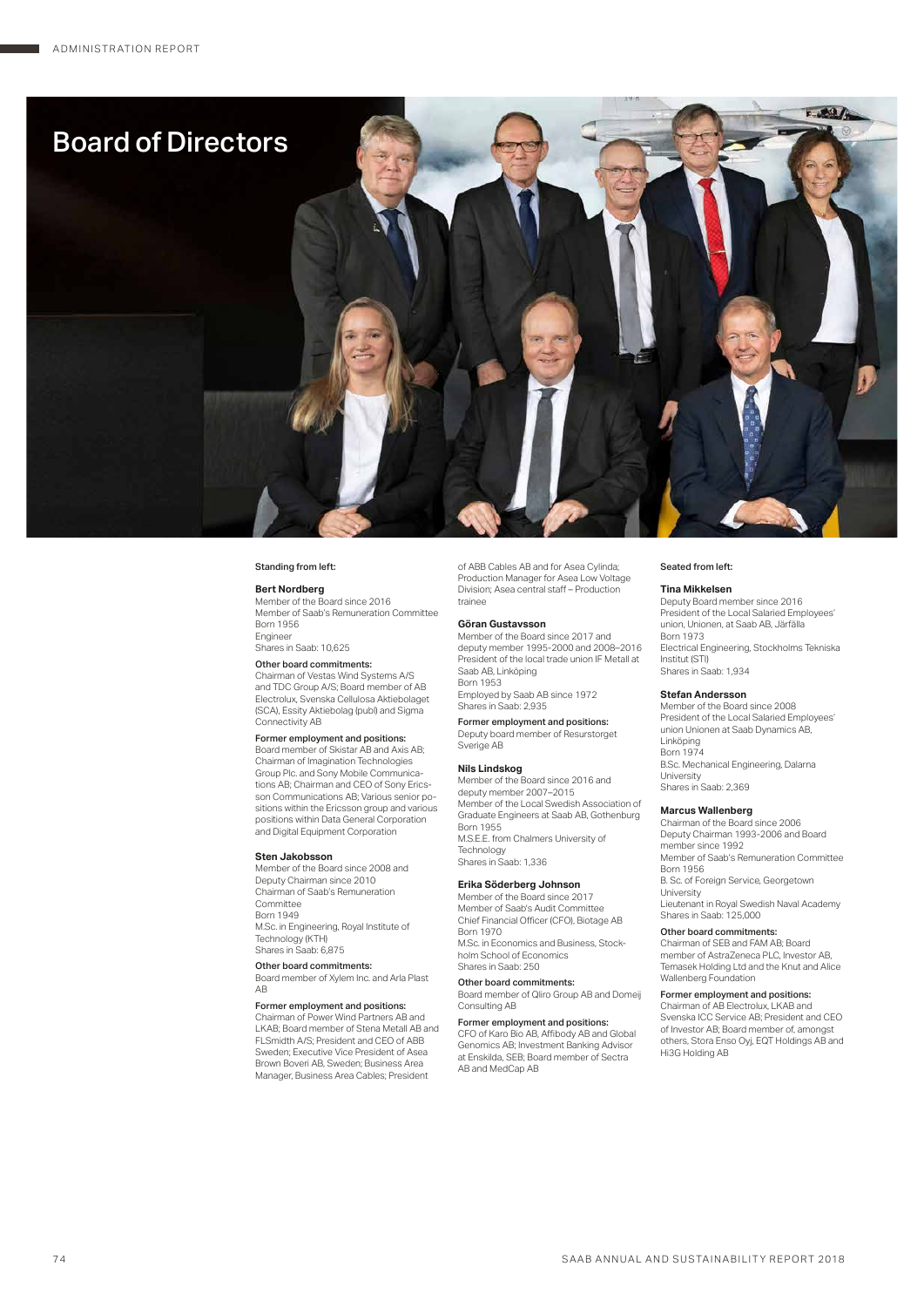

#### Standing from left:

## **Cecilia Stegö Chilò**

Member of the Board since 2010 Adviser to management of corporations and organisations Born 1959 Studies in political science and economics Shares in Saab: 1,875

#### Other board commitments:

Chairman of Gotlands Bryggeri AB; Board member of Spendrups Bryggeri AB, Invest-ment AB Spiltan and Centre for Business History

Former employment and positions: Chairman of Fortum Värme AB (now Stockholm Exergi Holding AB); Board member of AMF Fonder AB, Länsförsäkringar Liv, Linköpings Universitets Holding AB and Marginalen Group AB; CEO of the Free

Enterprise Foundation of Sweden and Head of the think tank Timbro; Cabinet member and Head of the Ministry of Culture

#### **Danica Kragic Jensfelt**

Member of the Board since 2017 Professor, School of Electrical Engineering and Computer Science, Royal Institute of Technology (KTH) Director of the Centre for Autonomous Systems, KTH **Born 1971**<br>Docent Computer Science KTH Docent, Computer Science, KTH Ph.D., Computer Science, KTH M.Sc., Mechanical Engineering, Technical University of Rijeka, Croatia Honorary Doctorate, Lappeenranta University of Technology Shares in Saab: 1,250

#### Other board commitments:

Board member of FAM AB and the Institute for Future Studies and the Scientific Advisory Board, Max Planck Institute for Intelligent Systems; Member of the Royal Swedish Academy of Engineering Sciences (IVA), Division of Electrical Engineering and in the Royal Swedish Academy of Sciences (KVA)

## Former employment and positions:

Deputy Director, School of Computer Science and Communication, KTH; Member of the Young Academy of Sweden; Chairman of STINT, Natural Sciences and Technology, Researcher at Columbia University, Brown University, Johns Hopkins University and INRIA Rennes; Chairman of IEEE RAS Technical Committee on Computer and Robot Vision; Board member of Research Policy Committee, KVA

#### **Daniel Nodhäll**

Member of the Board since 2017 Member of Saab's Audit Committee Head of Listed Core Investments, Investor AB Born 1978 M.Sc. in Economics and Business, Stockholm School of Economics Shares in Saab: 2,500

Other board commitments: Chairman of Invaw Invest AB, Board member

of Husqvarna AB and Navigare AB Former employment and positions:

Board member of Kunskapsskolan Educa-tion Sweden AB; Investment Manager, Head of Capital Goods at Investor AB

## **Conny Holm**

Deputy board member since 2017 and 1995–2008. Board member 2008–2016 Born 1947 Upper secondary engineering education

Shares in Saab: 977 Other board commitments:

President of the local trade union IF Metall at Avionics Systems, Jonköping. Board<br>member of Metallica Invest AB

Former employment and positions: Member of County Administrative Board, Jönköping County

## **Magnus Gustafsson**

Deputy board member since 2016 President of the Local Swedish Association of Graduate Engineers at Saab AB in Linköping Born 1965 M.Sc. in Applied Physics and Electrical Engineering, Linköping Institute of Technology

Shares in Saab: 744

#### Seated from left:

#### **Håkan Buskhe**

Member of the Board since 2011 President and CEO of Saab AB since 2010 Born 1963 M.Sc., Licentiate of Engineering, Chalmers University of Technology

Shares in Saab: 68,425 Other board commitments: Board member of Nefab AB

Vice Chairman of AeroSpace and Defence Industries Association of Europe (ASD) Former employment and positions:

Board member of Vattenfall AB and of

the Association of Swedish Engineering Industries (Teknikföretagen); Chairman of Green Cargo AB; President and CEO of E.ON Nordic AB and E.ON Sverige AB; Executive Vice President of E.ON Sverige AB; Senior Vice President of E.ON Sverige AB; CEO of Land Operations, Schenker AG, Schenker North and Schenker-BTL AB; CEO of Storel, Carlsberg and Coca-Cola Distribution AB; Production Director of Carlsberg Sverige

#### **Joakim Westh**

Member of the Board since 2010 Chairman of Saab's Audit Committee Born 1961 M.Sc. in Aeronautics, Royal Institute of Technology (KTH) M.Sc. in Aerospace Engineering, Massachusetts Institute of Technology (MIT) Shares in Saab: 10,000

#### Other board commitments: Chairman of Amexci AB

Board member of CGI Inc., Absolent Group AB and Swedish Match AB

## Former employment and positions:

Chairman of EMA Technology AB and Absolent AB; Board member of Arcam AB, Intrum AB, Rörvik Timber AB, Telelogic AB and VKR Holding A/S; Deputy board member of Sony Ericsson Mobile Communications AB; Senior Vice President of Group Function Strategy & Operational Excellence and member of Group Management Team, LM Ericsson AB; Group Vice President and member of Executive Management Group of Assa Abloy AB; Partner at McKinsey & Co. Inc.

#### **Sara Mazur**

Member of the Board since 2013 Director of Strategic Research, Knut and Alice Wallenberg Foundation Born 1966 Associate Professor Electrical Engineering, Royal Institute of Technology (KTH) Ph.D., Electrical Engineering, KTH

M.Sc., Electrical Engineering, KTH Honorary Doctorate Luleå University of Technology Shares in Saab: 2,500

#### Other board commitments:

Deputy Chairman of Wallenberg Autonomous Systems and Software Program (WASP); Board member of Investor AB, Combient AB, Nobel Media AB and RISE Research Institutes of Sweden AB; Member of the Royal Swedish Academy of Engineering Sciences (IVA), Division Education and Research

#### Former employment and positions:

Vice President and Head of Ericsson Research, Ericsson AB; Vice President System Management, Business Unit Networks, Ericsson AB; Director Wireless Access Networks Research, Ericsson Research, Ericsson AB; Board member of Chalmers University of Technology AB, RISE SICS North Swedish ICT AB and Integrated Transport Research Lab, KTH; Member of Skolstyrelsen, the Strategic Council of the School of Electrical Engineering at KTH as well as board of Wireless@KTH

Auditor PricewaterhouseCoopers AB

#### **Bo Hjalmarsson**

Authorised Public Accountant, auditor in charge

Information on shareholdings includes holdings of closely affiliated natural persons and legal entities, where applicable.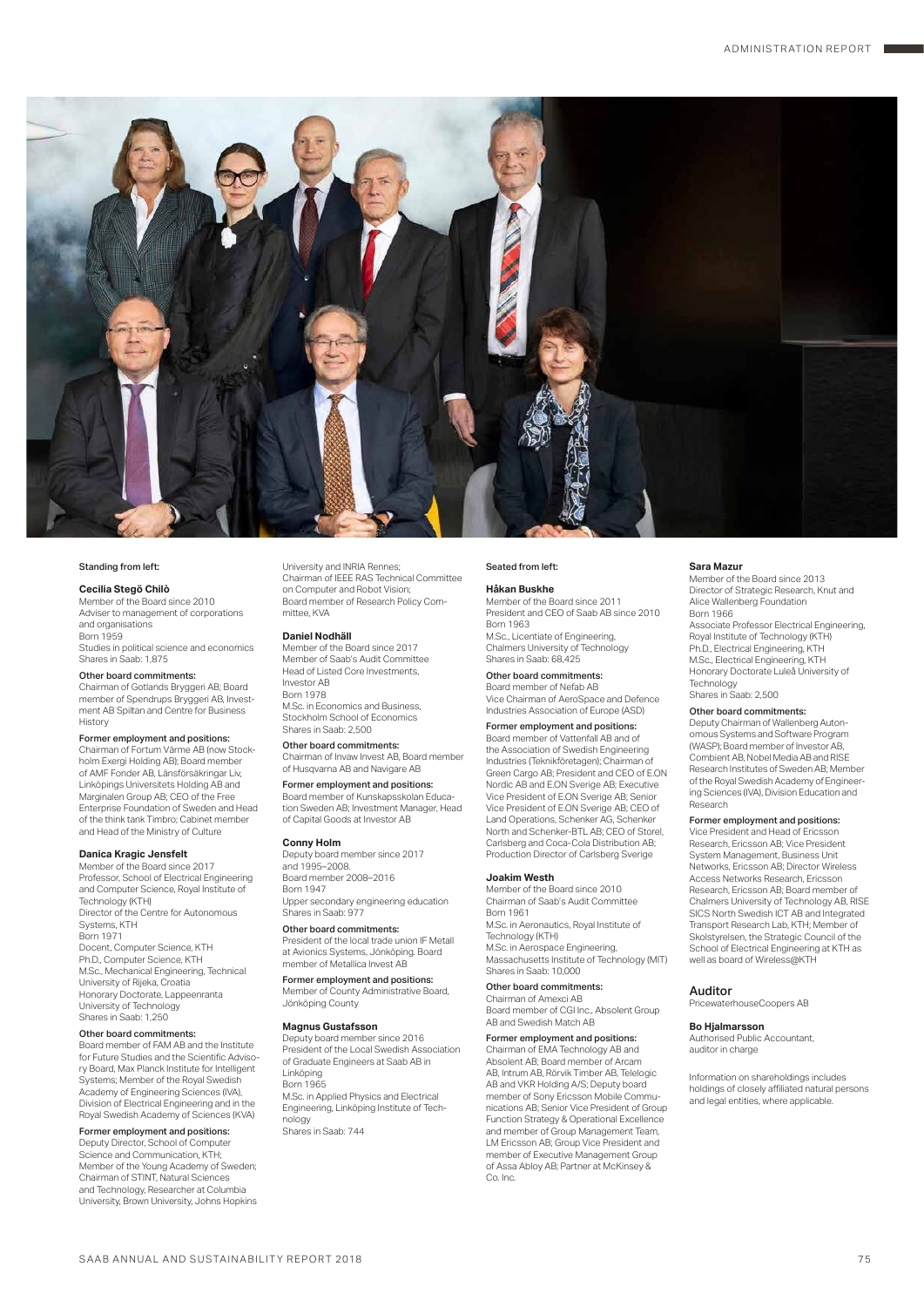

#### Standing from left:

## **Jonas Hjelm**

Senior Vice President and Head of Business Area Aeronautics Born 1971 Employed 2006 Shares in Saab: 6,822

**Magnus Ornberg**<br>Executive Vice President and<br>Chief Financial Officer (CFO) Born 1965 MBA Employed 2012 Shares in Saab: 18,978

**Ellen Molin** Senior Vice President and Head of Business Area Support and Services Born 1973 MBA Employed 2006 Shares in Saab: 3,503

**Sebastian Carlsson** Senior Vice President and Head of Group Communication Born 1984 Employed 2012 Shares in Saab: 627

#### **Micael Johansson** Deputy CEO and Senior Executive Vice President Born 1960 B.Sc. Employed 1985 Shares in Saab: 13,325

#### Seated from left:

## **Görgen Johansson**

Senior Vice President and Head of Business Area Dynamics Born 1964 MBA Employed 2004 Shares in Saab: 12,081

## **Christian Hedelin**

Chief Strategy Officer Born 1969 MSc Electronic Engineering Employed 2018 Shares in Saab: 0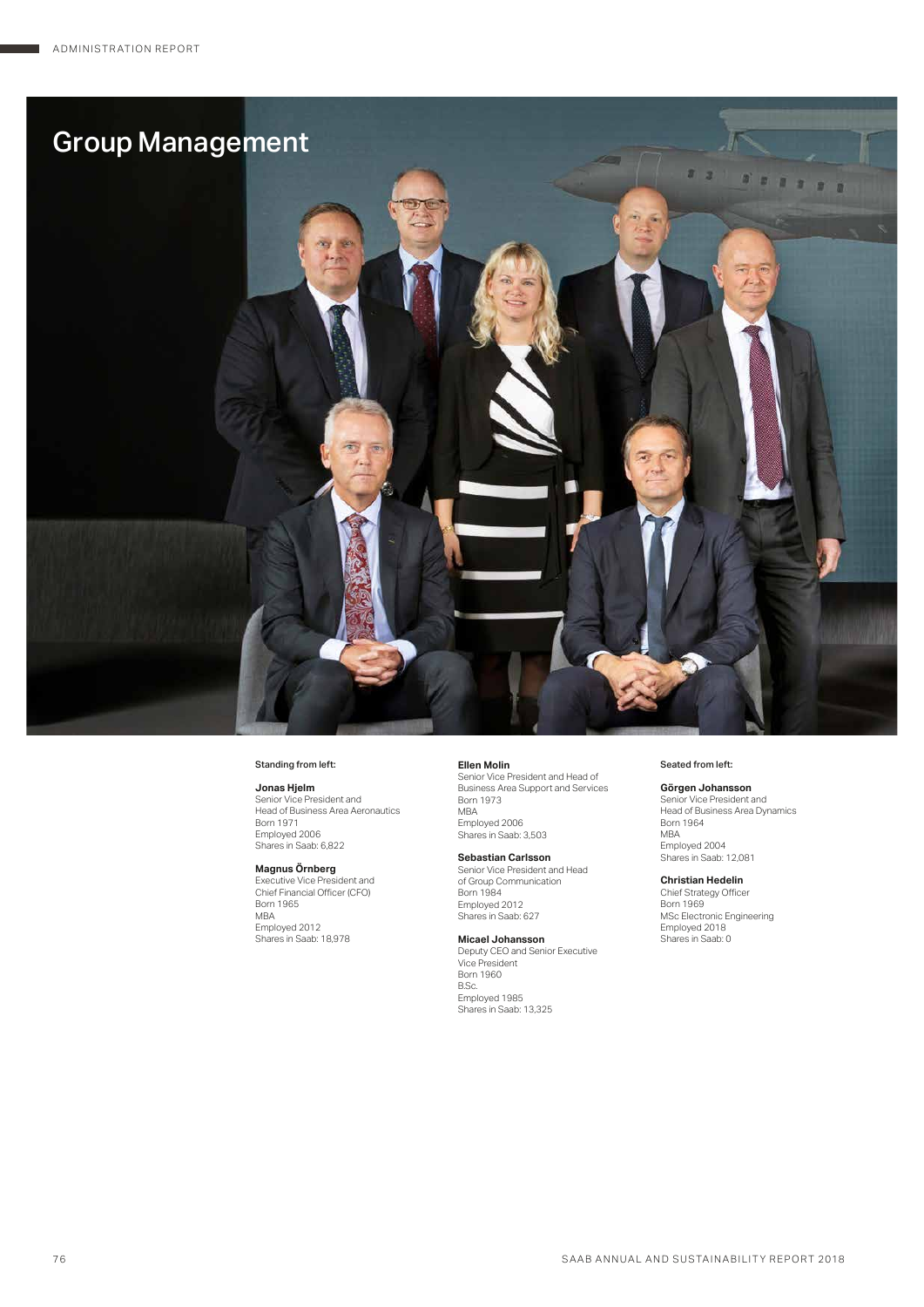

#### Standing from left:

**Håkan Buskhe** President and Chief Executive Officer (CEO) Member of the Board of Saab AB since 2011 Born 1963 M.Sc., Licentiate of Engineering

#### **Annika Bäremo**

Employed 2010 Shares in Saab: 68,425

Senior Vice President and Head of Group Legal Affairs, General Counsel, Secretary of the Board of Directors Born 1964 LLB Employed 2012 Shares in Saab: 10,757

**Anders Carp** Senior Vice President and Head of Business Area Surveillance<br>Rorn 1971 Born 1971 Employed 2001 Shares in Saab: 5,115

## **Jessica Öberg**

Senior Vice President and Head of Industrial Products and Services Born 1972 Employed 1996 Shares in Saab: 3,825

#### Seated from left:

**Lena Eliasson**

Senior Vice President and Head of Group Human Resources Born 1967 M.Sc. in Engineering Employed 2012 Shares in Saab: 12,002

## **Gunnar Wieslander**

Senior Vice President and Head of Business Area Kockums Born 1962 Naval officer Employed 2015 Shares in Saab: 10,158

The following changes in the Group Management took effect during 2018: During the first quarter, Ann-Kristin Adolfsson took over as Head of Saab Ventures and stepped down from Group Management and her role as Chief Strategy Officer. Christian Hedelin took over as the new Chief Strategy Officer in the fourth quarter and joined Saab's Group Management.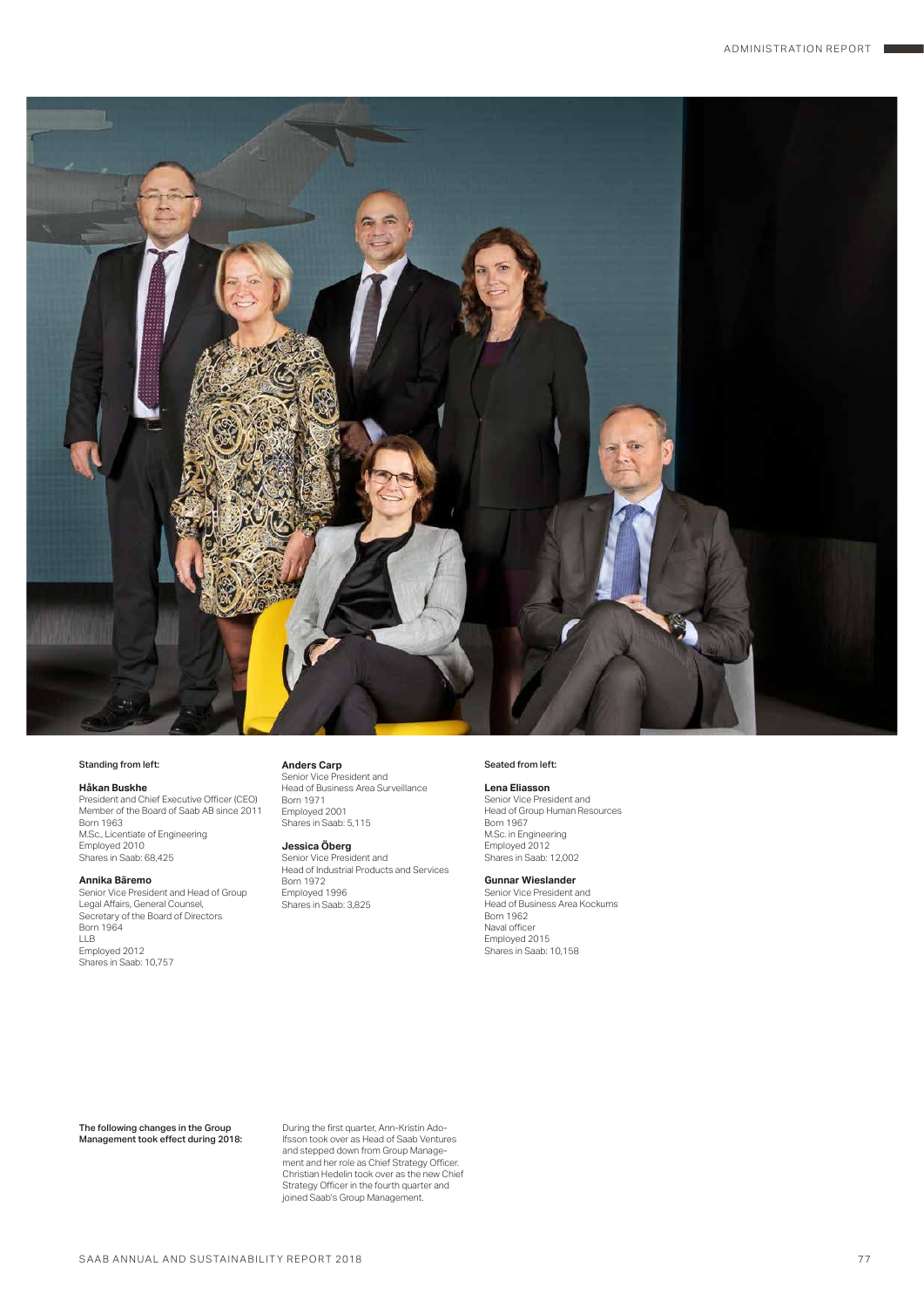# Auditor's report

To the general meeting of the shareholders of Saab AB (publ), corporate identity number 556036-0793.

### **Report on the annual accounts and consolidated accounts** *Opinions*

We have audited the annual accounts and consolidated accounts of Saab AB (publ) for the year 2018 except for the corporate governance statement and the statutory sustainability report on pages 68–77 and 52–67 respectively. The annual accounts and consolidated accounts of the company are included on pages 38–135 in this document.

In our opinion, the annual accounts have been prepared in accordance with the Annual Accounts Act and present fairly, in all material respects, the financial position of parent company as of 31 December 2018 and its financial performance and cash flow for the year then ended in accordance with the Annual Accounts Act. The consolidated accounts have been prepared in accordance with the Annual Accounts Act and present fairly, in all

## **Our audit approach** *Overview*



material respects, the financial position of the group as of 31 December 2018 and their financial performance and cash flow for the year then ended in accordance with International Financial Reporting Standards (IFRS), as adopted by the EU, and the Annual Accounts Act. Our opinions do not cover the corporate governance statement and the statutory sustainability report on pages 68 to 77 and 52 to 67 respectively. The statutory administration report is consistent with the other parts of the annual accounts and consolidated accounts.

We therefore recommend that the general meeting of shareholders adopts the income statement and balance sheet for the parent company and the income statement and statement of financial position for the group.

Our opinions in this report on the the annual accounts and consolidated accounts are consistent with the content of the additional report that has been submitted to the parent company's audit committee in accordance with the Audit Regulation (537/2014) Article 11.

## *Basis for Opinions*

We conducted our audit in accordance with International Standards on Auditing (ISA) and generally accepted auditing standards in Sweden. Our responsibilities under those standards are further described in the Auditor's Responsibilities section. We are independent of the parent company and the group in accordance with professional ethics for accountants in Sweden and have otherwise fulfilled our ethical responsibilities in accordance with these requirements.

We believe that the audit evidence we have obtained is sufficient and appropriate to provide a basis for our opinions.

- We have used an overall materiality of SEK 100 million in our audit representing approximately five percent of operating profit.
- In our audit we have focused on the operations in the parent company Saab AB and the subsidiaries Saab Dynamics AB and Saab Kockums AB. In addition units in Australia, South Africa and USA has been subject to review procedures.
- A significant part of Saab's reported revenue derive from long term contracts where management's estimates and assumptions are critical for recognition of revenue as well as cost of goods sold. In addition to the income items, several balance sheet items are affected by the assumptions and judgments made related to the long term contracts. A significant part of our audit is focused on the review of large projects. From 2018 Saab recognize revenue according to IFRS 15, revenue from contracts with customers.

A significant part of Saab's revenue and result is derived from long term customer contracts including substantial development and customization for specific customers, which are associated with technical and commercial risks. Revenue and income is in many projects recognised using percentage of completion,

which as such are based on management's estimates and measurement of percentage of completion, estimated profit margin as well as total costs and risks.

This requires a high level of project control and monitoring to be able to, at any given time confirm the assumptions and estimates for

project cost and revenue to give a satisfying base for recognizing revenue and income. In many cases the customer contracts have a significant element of integration with the customer and sub-contractors why the financial outcome is not only dependent on Saab's own activities but other parties as well.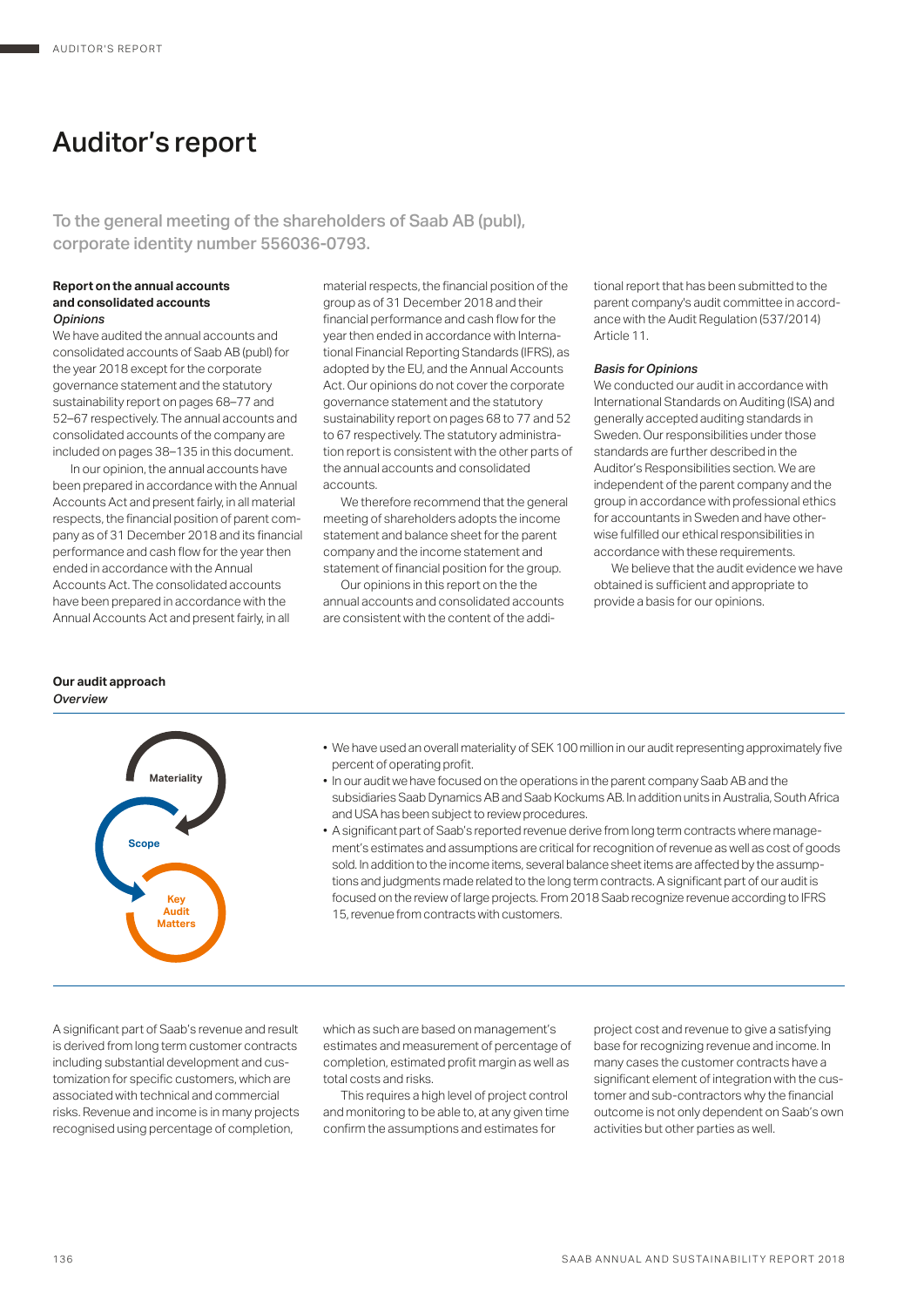We designed our audit by determining materiality and assessing the risks of material misstatement in the consolidated financial statements. In particular, we considered where management made subjective judgements; for example, in respect of significant accounting estimates that involved making assumptions and considering future events that are inherently uncertain. As in all of our audits, we also addressed the risk of management override of internal controls, including among other matters consideration of whether there was evidence of bias that represented a risk of material misstatement due to fraud.

We tailored the scope of our audit in order to perform sufficient work to enable us to provide an opinion on the consolidated financial statements as a whole, taking into account the structure of the Group, the accounting processes and controls and the specific circumstances in larger customer projects.

A significant part of the Saab Group's operation is carried out in the parent company Saab AB. In addition substantial parts of the operation is carried out in the subsidiaries

Saab Dynamics AB and Saab Kockums AB in Sweden. These units are included in the audit of the group. Foreign operations of some importance for the financial reporting is carried out in Australia, South Africa and USA. In these entities our audit is focused on project oriented parts of the financial reporting.

Beside the audit of the consolidated accounts and the annual report we perform limited reviews of Saab's interim reports for the first, second and third quarter. These quarterly procedures help us to continuously understand changes in conditions, especially for long term contracts, affecting the financial reporting.

### *Materiality*

The scope of our audit was influenced by our application of materiality. An audit is designed to obtain reasonable assurance whether the financial statements are free from material misstatement. Misstatements may arise due to fraud or error. They are considered material if individually or in aggregate, they could reasonably be expected to influence the

economic decisions of users taken on the basis of the consolidated financial statements.

Based on our professional judgement, we determined certain quantitative thresholds for materiality, including the overall materiality for the consolidated financial statements as a whole as set out in the table below. These, together with qualitative considerations, helped us to determine the scope of our audit and the nature, timing and extent of our audit procedures and to evaluate the effect of misstatements, both individually and in aggregate on the financial statements as a whole.

| <b>Group Materiality</b>                                 | SEK 100 million.                                                                                                                                                                                                                                                                                              |
|----------------------------------------------------------|---------------------------------------------------------------------------------------------------------------------------------------------------------------------------------------------------------------------------------------------------------------------------------------------------------------|
| How we determined it                                     | Five percent of operating profit.                                                                                                                                                                                                                                                                             |
| <b>Rational for the materiality</b><br>benchmark applied | We chose operating profit as the benchmark because, in our view, it is<br>the benchmark against which the performance of the Group is most<br>commonly measured by users, and is a generally accepted bench-<br>mark. We chose five percent which in auditing standards is a generally<br>accepted benchmark. |

#### *Key audit matters*

Key audit matters of the audit are those matters that, in our professional judgment, were of most significance in our audit of the annual accounts and consolidated accounts of the

current period. These matters were addressed in the context of our audit of, and in forming our opinion thereon, the annual accounts and consolidated accounts as a whole, but we do not provide a separate opinion on these

matters. A considerable part of the operations in the Saab Group is carried out in the parent company, Saab AB. The key audit matters described below is applicable for both the group and the parent company.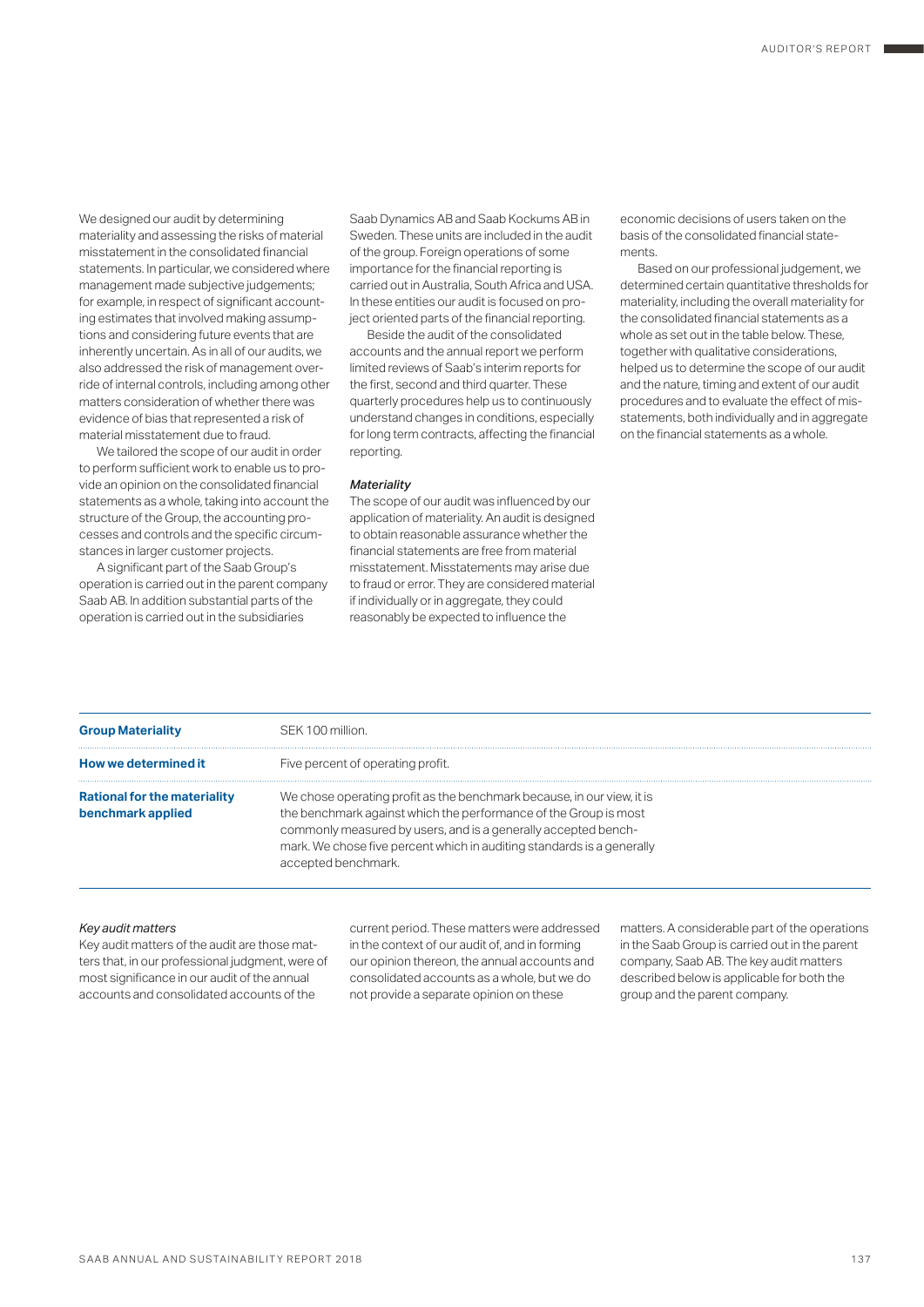### **Long term customer contracts**

Revenue and income is in many projects recognised over time using percentage of completion, which as such are based on management's estimates and measurement of percentage of completion, estimated profit margin as well as total costs and risks. If a project is expected to be in a loss position, the loss is recognised as soon as it can be determined.

Percentage of completion and the income recognised can be based on cost incurred, milestones reached or units delivered.

The financial reporting risk in the financial reporting is that revenue and income recognised, not correctly reflect Saab's fulfillment of performance obligations in the long term customer contracts and that the risks in the contracts deviate from actual outcome, which can result in revenue being recognised at wrong margin. This in turn might lead to cut off errors in revenue and cost.

Accounting for long term customer contracts also, besides revenue and cost of gods sold, affect balance sheet items such as receivables from customers, inventory and provision for loss contracts.

In the annual report risk related to long term contracts are described on page 48 to 51 and in the notes to the financial statements (note 2 and 4) the accounting principles are described in more detail.

From 2018 Saab recognise revenue according to IFRS 15, revenue from contracts with customers.

## **Key audit matter How our audit addressed the Key audit matter**

Saab has implemented processes, methods and controls to account for and monitor the long term customer contracts from tender, through execution and completion. These processes include among other project organisation, documentation, financial reviews and reporting as well as guidance on application of the accounting principles. This is further described in the annual report on page 48 to 51.

In our audit we have evaluated the design of these processes, methods and controls and tested on a sample basis that they work as designed. In this testing we have focused on the following:

- Test of monitoring controls on business area, business unit of where applicable on product level.
- Test of transaction controls for accounting for cost incurred related to long term customer contracts for procurement to projects.
- Test that project reviews and documentation has been approved according to methods applied within Saab.

We have further selected a sample of long term customer contracts for substantive testing. Our sample is based on quantitative and qualitative factors where we have selected long term contracts that are material from contract value, revenue recognised or risk in residual cost to complete.

For the selected contracts we have in detail obtained an understanding for the project though, among other procedures, review of contract clauses, project plans, analysis of stage of completion and contract forecasts. Each quarter we review the projects together with the project leader, the project controller or similar. In these reviews we perform the following procedures focusing on whether significant risks are reasonably accounted for:

- We inspect management's assessment of the project execution and how this affect the financial reporting. This includes total contract value, level of completion, method for recognising stage of completion, cost incurred and estimated reaming cost.
- We reconcile management's assessment to underlying documentation and compare this with previous quarters.
- We reconcile financial information between reports and systems and recalculate calculations.

In these reviews we use our knowledge about Saab and how similar long term contracts have been treated to discuss and ask questions and challenge management's estimates and judgements. We also assess consistent application of accounting principles between contracts with similar circumstances. In this we also test items reported as work in progress. We test them from both quantitative and qualitative aspects and assess whether they are accounted for under Saab's accounting policies.

Contracts for Gripen E Sweden, Gripen NG Brazil and Air born surveillance United Arab Emirates have been of specific interest in our audit:

For specific contracts, we have from time to time observations related to both amounts and judgement that we report to management and the audit committee. The projects complexity and judgments involved mean that the amounts recognized by nature is affected by uncertainty where future outcome can deviate significantly from management's judgments.

As part of our audit of long term contracts during the year we have considered the application of IFRS 15.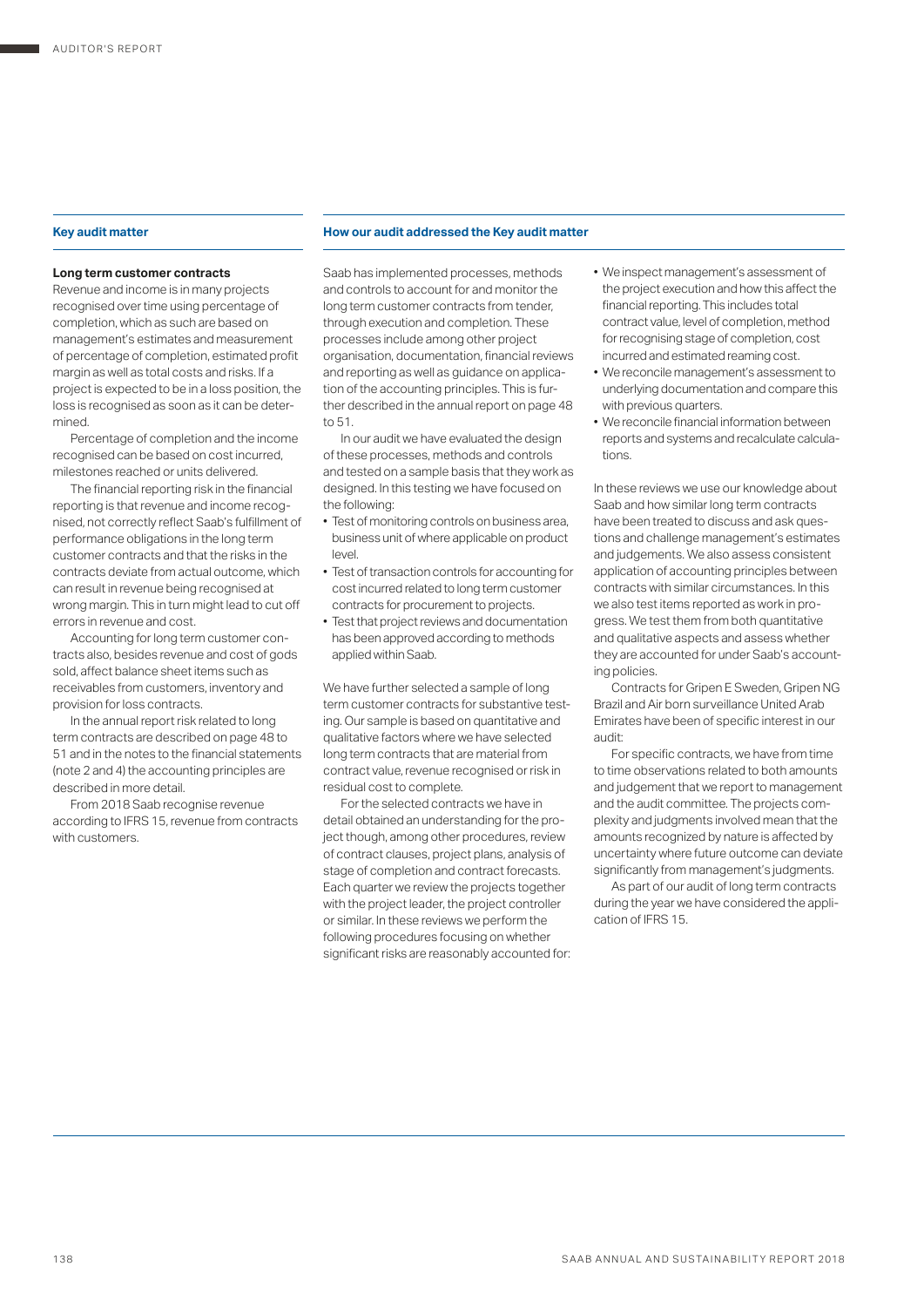#### **Other Information than the annual accounts and consolidated accounts**

This document also contains other information than the annual accounts and consolidated accounts and is found on pages 1 to 37 and 142 to 144 as well as the statutory sustainability report on page 52 to 67. The Board of Directors and the Managing Director are responsible for this other information.

Our opinion on the annual accounts and consolidated accounts does not cover this other information and we do not express any form of assurance conclusion regarding this other information.

In connection with our audit of the annual accounts and consolidated accounts, our responsibility is to read the information identified above and consider whether the information is materially inconsistent with the annual accounts and consolidated accounts. In this procedure we also take into account our knowledge otherwise obtained in the audit and assess whether the information otherwise appears to be materially misstated.

If we, based on the work performed concerning this information, conclude that there is a material misstatement of this other information, we are required to report that fact. We have nothing to report in this regard.

## **Responsibilities of the Board of Directors and the Managing Director**

The Board of Directors and the Managing Director are responsible for the preparation of the annual accounts and consolidated accounts and that they give a fair presentation in accordance with the Annual Accounts Act and, concerning the consolidated accounts, in accordance with IFRS as adopted by the EU. The Board of Directors and the Managing Director are also responsible for such internal control as they determine is necessary to enable the preparation of annual accounts and consolidated accounts that are free from material misstatement, whether due to fraud or error.

In preparing the annual accounts and consolidated accounts, The Board of Directors and the Managing Director are responsible for the assessment of the company's and the group's ability to continue as a going concern. They disclose, as applicable, matters related to going concern and using the going concern basis of accounting. The going concern basis of accounting is however not applied if the Board of Directors and the Managing Director

intends to liquidate the company, to cease operations, or has no realistic alternative but to do so.

The Audit Committee shall, without prejudice to the Board of Director's responsibilities and tasks in general, among other things oversee the company's financial reporting process.

## **Auditor's responsibility**

Our objectives are to obtain reasonable assurance about whether the annual accounts and consolidated accounts as a whole are free from material misstatement, whether due to fraud or error, and to issue an auditor's report that includes our opinions. Reasonable assurance is a high level of assurance, but is not a guarantee that an audit conducted in accordance with ISAs and generally accepted auditing standards in Sweden will always detect a material misstatement when it exists. Misstatements can arise from fraud or error and are considered material if, individually or in the aggregate, they could reasonably be expected to influence the economic decisions of users taken on the basis of these annual accounts and consolidated accounts.

A further description of our responsibility for the audit of the annual accounts and consolidated accounts is available on Revisorsinspektionen's website: www.revisorsinspektionen.se/revisornsansvar. This description is part of the auditor's report.

### **Report on other legal and regulatory requirements** *Opinions*

In addition to our audit of the annual accounts and consolidated accounts, we have also audited the administration of the Board of Directors and the Managing Director of Saab AB (publ) for the year 2018 and the proposed appropriations of the company's profit or loss.

We recommend to the general meeting of shareholders that the profit be appropriated in accordance with the proposal in the statutory administration report and that the members of the Board of Directors and the Managing Director be discharged from liability for the financial year.

## *Basis for Opinions*

We conducted the audit in accordance with generally accepted auditing standards in Sweden. Our responsibilities under those standards are further described in the

Auditor's Responsibilities section. We are independent of the parent company and the group in accordance with professional ethics for accountants in Sweden and have otherwise fulfilled our ethical responsibilities in accordance with these requirements.

We believe that the audit evidence we have obtained is sufficient and appropriate to provide a basis for our opinions.

## *Responsibilities of the Board of Directors and the Managing Director*

The Board of Directors is responsible for the proposal for appropriations of the company's profit or loss. At the proposal of a dividend, this includes an assessment of whether the dividend is justifiable considering the requirements which the company's and the group's type of operations, size and risks place on the size of the parent company's and the group's equity, consolidation requirements, liquidity and position in general.

The Board of Directors is responsible for the company's organization and the administration of the company's affairs. This includes among other things continuous assessment of the company's and the group's financial situation and ensuring that the company's organization is designed so that the accounting, management of assets and the company's financial affairs otherwise are controlled in a reassuring manner. The Managing Director shall manage the ongoing administration according to the Board of Directors' guidelines and instructions and among other matters take measures that are necessary to fulfil the company's accounting in accordance with law and handle the management of assets in a reassuring manner.

#### *Auditor's responsibility*

Our objective concerning the audit of the administration, and thereby our opinion about discharge from liability, is to obtain audit evidence to assess with a reasonable degree of assurance whether any member of the Board of Directors or the Managing Director in any material respect:

- has undertaken any action or been guilty of any omission which can give rise to liability to the company, or
- in any other way has acted in contravention of the Companies Act, the Annual Accounts Act or the Articles of Association.